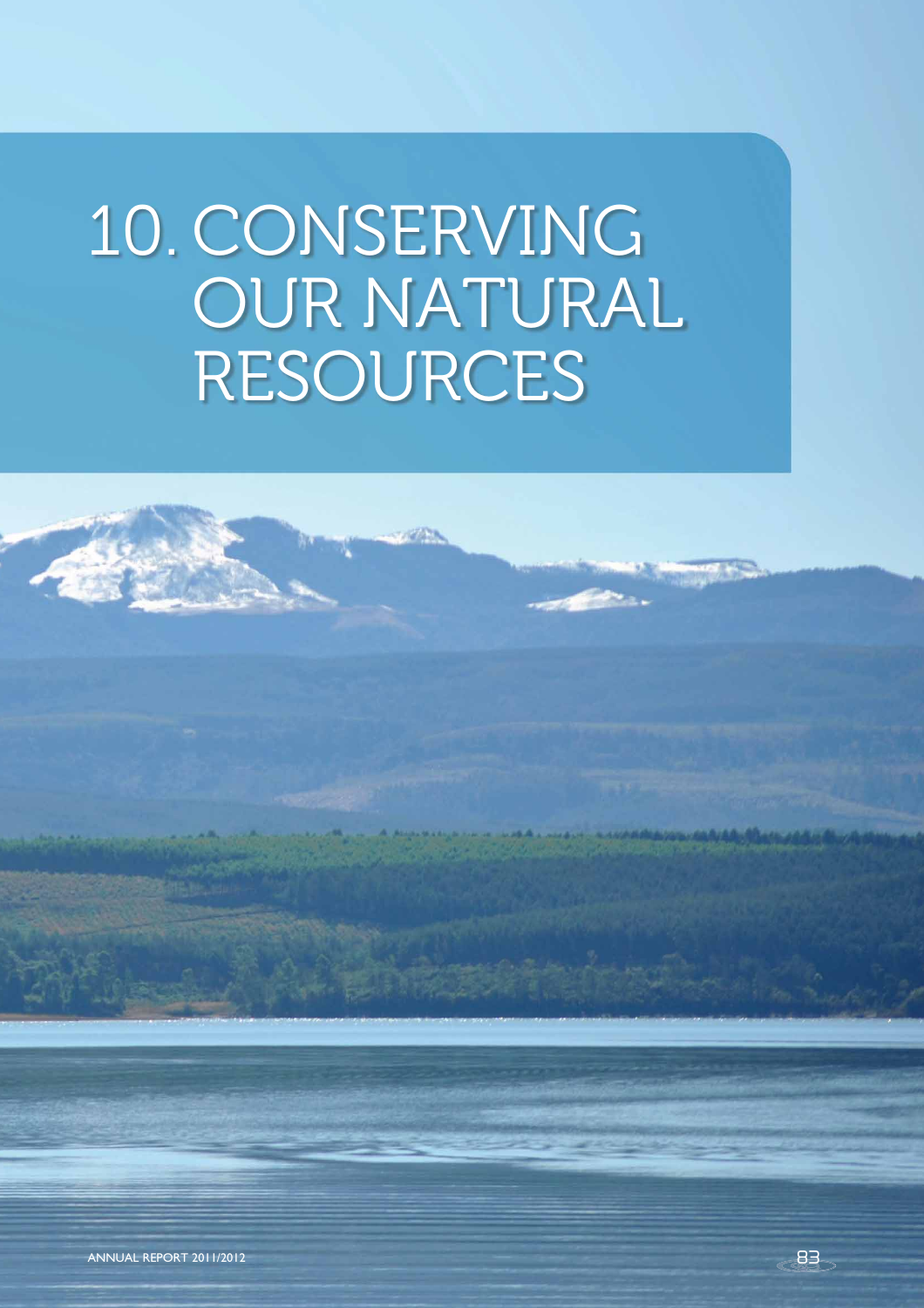#### 10.1 ENVIRONMENTAL SUSTAINABILITY, INCLUDING WATER RESOURCES ADEQUACY 10.1 ENVIRONMENTAL SUSTAINABILITY, INCLUDING WATER RESOURCES ADEQUACY

#### Management Approach

Umgeni Water strives for sustainable growth and will ensure the organisation continues to provide and extend sustainable water services to all areas. Mindful of its high reliance on adequate supplies of raw water resources, energy, chemicals and other natural resources to undertake its core business services, Umgeni Water is committed to protecting, conserving, efficiently using and sustaining these resources.

In addition to the mandatory disclosure requirements for a public water services entity in South Africa, Umgeni Water continues to improve alignment of its environmental indicators with the internationally accepted GRI - Global Reporting Initiative - indicator disclosure requirements, in terms of materiality and relevance. Aspects include: materials, including chemicals and water resources, energy efficiency, greenhouse gas emissions and carbon footprint mapping, biodiversity, and waste management, amongst others.

#### Water Resources Adequacy

The core function of Umgeni Water, the treatment and supply of bulk potable water, is highly dependent on the availability of sustainable water resources. Total water withdrawal by source is shown in Table 10.1.

A map of water resources quality and quantity in shown in Figure 10.2. Umgeni Water primarily sources water from ten impoundments on three major water resource systems namely, the Mgeni System (Mooi and Mgeni rivers), the North Coast System (Mdloti River) and the South Coast System (Nungwane, Mzimayi and Mzinto rivers).

#### Table 10.1: Total water withdrawal by source in 2011/2012

| System      | Site                                                                                                             | Abstraction million $m3$ |
|-------------|------------------------------------------------------------------------------------------------------------------|--------------------------|
| Mooi-Mgeni  | Midmar Dam<br>Meams Weir<br>Albert Falls Dam<br>Nagle Dam<br>Inanda Dam<br>Re-use feasibility study in progress. | 451                      |
| North Coast | Hazelmere Dam<br>Mvoti River<br>Imvutshane Dam<br>Lower Thukela                                                  | 8                        |
| South Coast | Nungwane Dam<br>EJ Smith Dam and Mzinto Dam<br>Mtwalume River Well points<br>Mhlabatshane Dam                    | 8.1<br>2.5               |
| Other       | Ixopo Dam                                                                                                        | 0.83                     |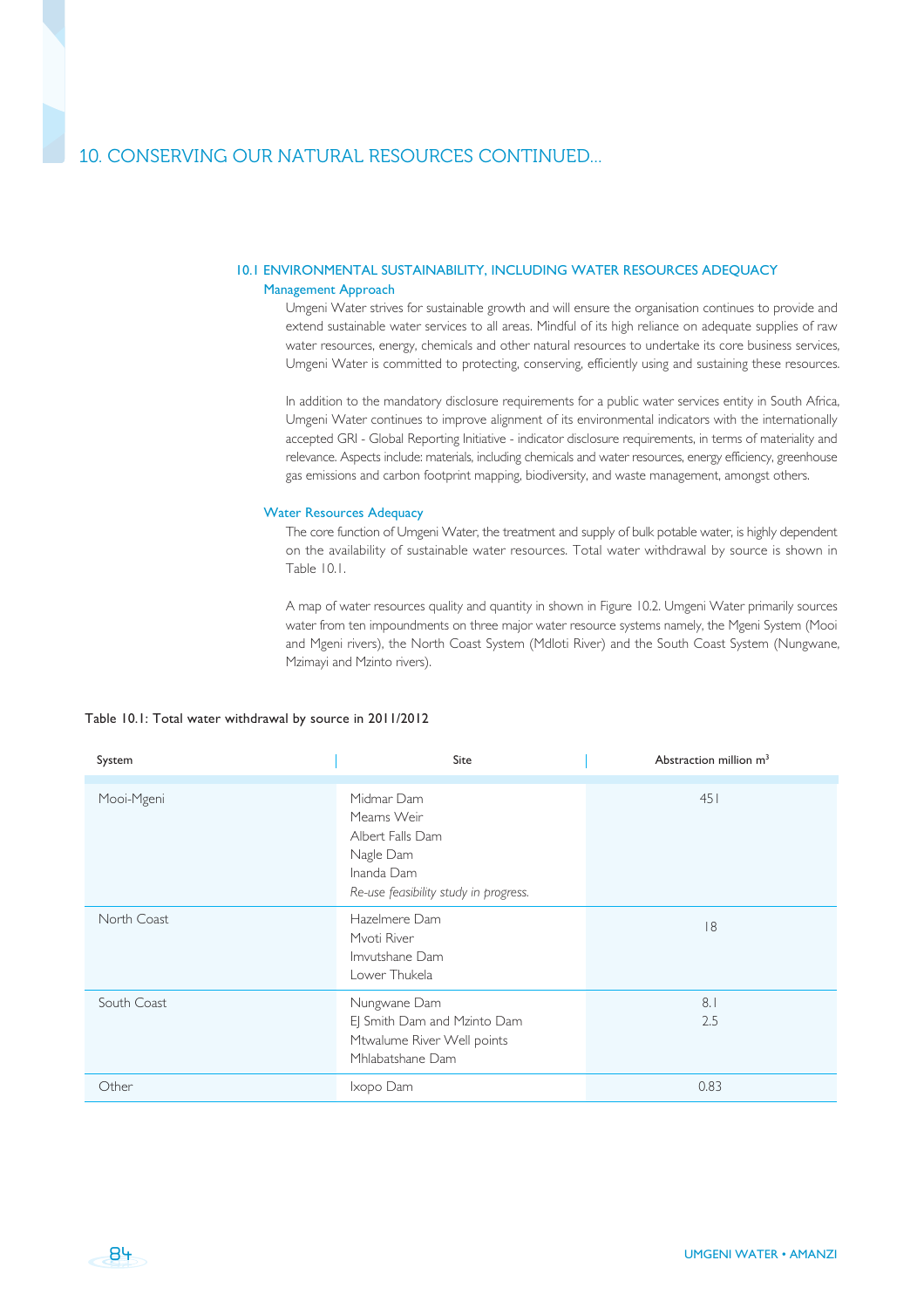In the year, progress was made with the following water resources developments:

- Spring Grove Dam (DWA-TCTA), which is in construction.
- Mkomazi Project (DWA), for which the detailed feasibility study is in progress.
- Imvutshane Dam, which is in tender for construction.
- Hazelmere Dam Raising (DWA), which is in detailed design.
- Mhlabatshane Dam, for which construction is complete.
- Wastewater Reuse, for which the feasibility study is in progress.
- Seawater Desalination, for which the detailed feasibility study, is underway.

During the year, resources were used assiduously and water balancing and water loss management measures were instituted in the treatment systems. The total water loss level has been maintained below the target of 5% with 2.26% achieved.

Water reuse is an important part of water resources planning given the scarcity of water resources, the costly nature of infrastructure to build new resources and the opportunity to reuse large quantities of water currently released back into the environment. As part of diversifying its water resources mix, Umgeni Water initiated the Umlaas Road New Water Project (URNWP). The project, which forms part of a two-year Water Research Commission (WRC) sponsored study, is considering treatment of 70 to 75Ml/day of wastewater from Umgeni Water's Darvill Wastewater Works (WWTW) to potable standards and reintroducing this into the existing distribution network at Umlaas Road.

Membrane Bioreactor (MBR) technology will be used in combination with advanced treatment processes capable of producing purified water of an extremely high quality. Treatment technologies being tested include Ozonation, Granular Activated Carbon, Nanofiltation, Reverse Osmosis and UV radiation. Environmental screening studies which will assess any potential impacts that could arise from implementation of the project will be undertaken as part of the study. The feasibility studies and research is due for completion in July 2013.

#### Climate change

Umgeni Water has continued with its important collaborative research work to assess climate change risk on its business. Work in the past year included the addition of simulations from additional climate models, that have become available, namely, newer versions of the University of Cape Town models plus those from the Council for Scientific and Industrial Research were acquired, and together with those from the Swedish Meteorological and Hydrological Institute, were used.

Thirty-one different future climate scenarios were used to assess the impact on the hydrology and water security of the four main supply dams in the Mgeni catchment. These scenarios comprise 14 different General Circulation Models from 12 different institutions throughout the world, with 5 different  $CO<sub>2</sub>$  emission scenarios. This assessment has resulted in a range of possible alternatives, each of which has been packaged into a Scenario Selection Tool.

This study is the first of its kind in South Africa and the rest of world, due, not only to being contemporary in terms of determining the impact of climate change on water security, but also due to the extensive number of climate models used and the coupling of several complex modelling techniques.

#### Biodiversity Management

Research carried out over the past year indicated that Umgeni Water's infrastructure potentially impacts on three of the 39 areas afforded formal protection under the National Environmental Management Protected Areas Act and the South African National Biodiversity Institute (SANBI). The three nature reserves are the Midmar Nature Reserve, the Doreen Clark Nature Reserve and the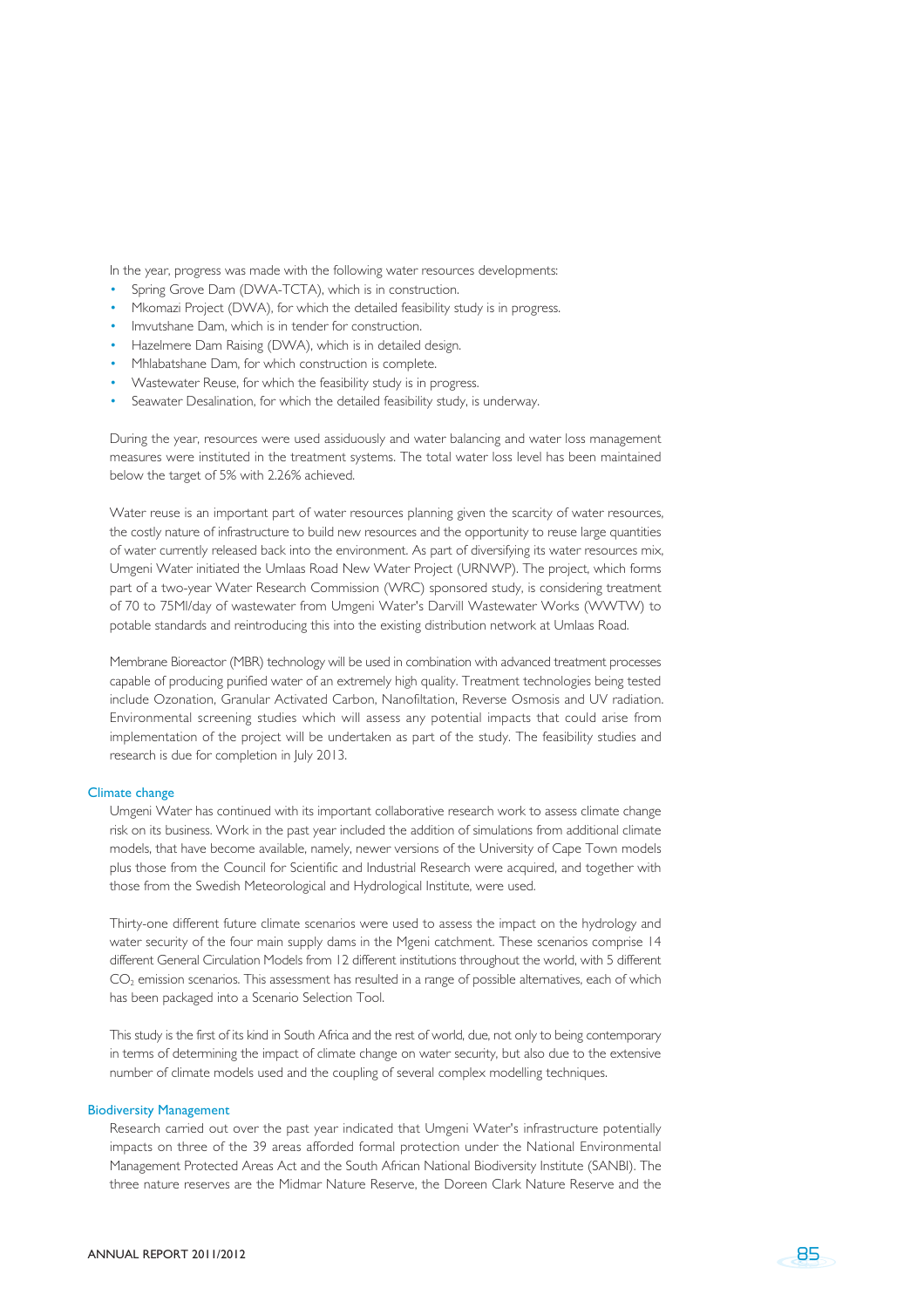Queen Elizabeth Park Nature reserve which are all located in the uMgungundlovu District Municipality. Umgeni Water's infrastructure covers 0.32 % (28 km²) of this municipal area and, of this, only 0.05% falls in or lies next to a protected area.

The Ezemvelo KwaZulu-Natal Wildlife also identifies critical biodiversity areas which, although are not all under formal protection, are nevertheless important for biodiversity conservation. The mapping indicating the areas where Umgeni Water's infrastructure crosses critical biodiversity areas has been completed for the uMgungundlovu and iLembe District municipalities. Further assessment is needed to identify the specific impacts, for which the Ezemvelo KwaZulu-Natal Wildlife database shows twelve red list species falling within the Extinct, Critically endangered, Endangered and Vulnerable categories to be present. A biodiversity strategy has been drafted to guide Umgeni Water's activities and initiatives to increase biodiversity and covers:

- Aquatic and land-based alien vegetation control programmes,
- Biodiversity Impact assessments and appropriate habitat rehabilitation during infrastructure planning and development,
- SASS monitoring of the riverine ecosystems at river abstraction and discharges sites, and
- Biodiversity management options for servitudes.

# Figure 10.1: Environmental Releases from Dams (million m3 /a)



86

Umgeni Water abstracts most of its raw water from dams, which, by their very nature disrupt the natural river flow and ecology. To minimise this impact, provision has been made for the environmental reserve, which is a release of water from dams to maintain the downstream ecosystems. The volume releases are shown in Figure 10.1. As a proportion of inflow, the releases are 15% for Midmar Dam, 98% for Albert Falls Dam, 21% for Inanda Dam and 40% for Hazelmere Dam. The high outflow from Albert Falls Dam is due to releases to Nagle Dam for potable water abstraction and treatment at the Durban Heights Water Treatment Works.

The South African Scoring System 5 (SASS 5) rapid bio-assessment tool was used to assess the river health. Results of the assessments undertaken above and below dams are shown on the map in Figure 10.2. For Midmar Dam insufficient water is being released, however, despite the low volume releases, the aquatic biota is diverse and the downstream health is maintained. At Albert

Falls Dam, the river health downstream of the dam is lower than at the inflow, primarily due to the release of anoxic scour water from the dam, which did not spill during this financial cycle.

The status of raw water quality and problem per supply catchment is presented in Table 10.2. Potential water quality risks associated with Umgeni Water raw water supplies include: eutrophication (nutrient enrichment and its associated threats including algal blooms, taste and odour problems and aquatic weed infestation), faecal contamination and associated pathogen risks, suspended solids, and chemical constituents (including iron and manganese). This in turn has the potential to impact on treatability, chemical usage and associated treatment cost.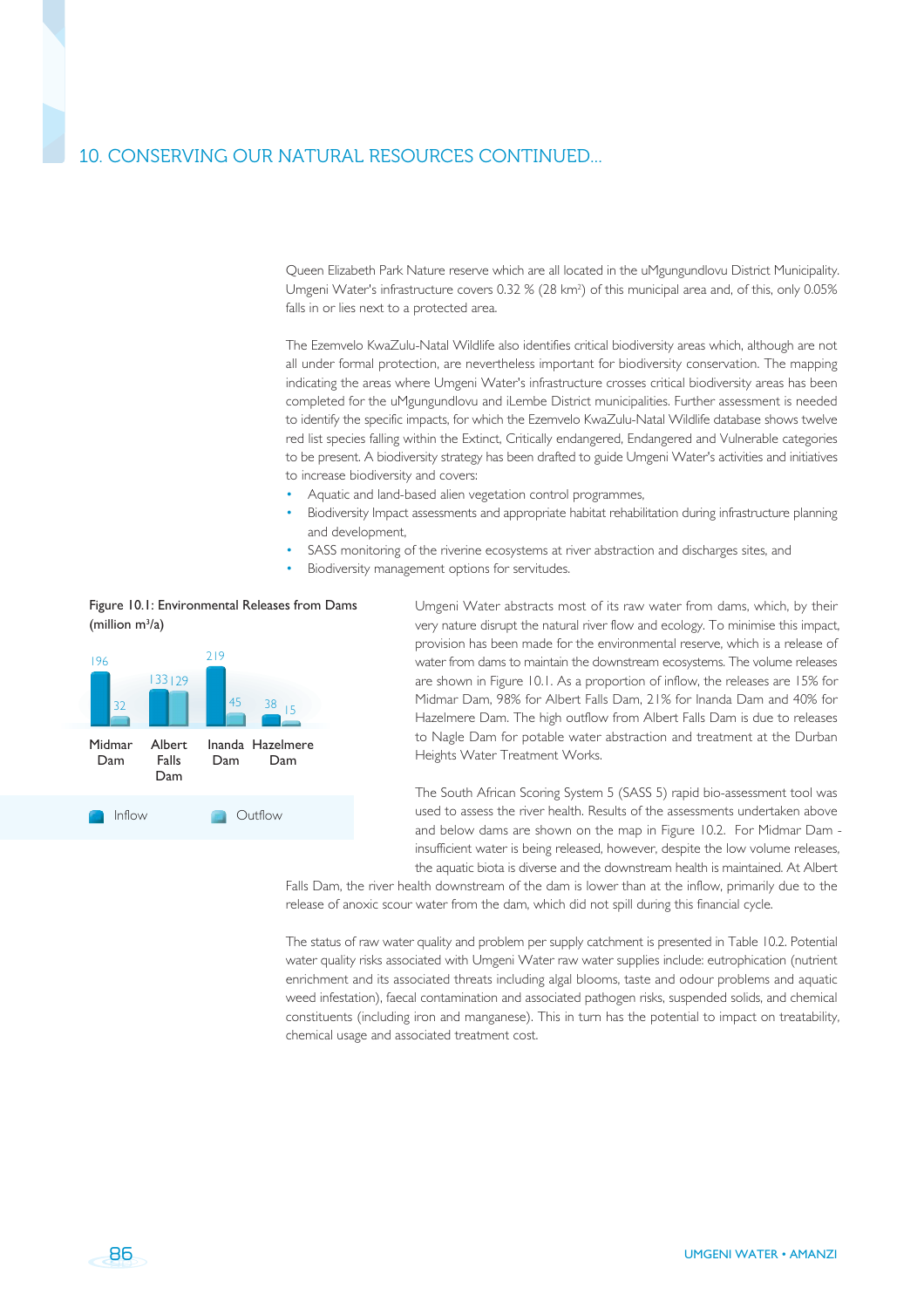| System       | Catchment                                       | Impoundment                                                       | 2009                                 | 2010                                 | 2011                                 | 2012                                             |
|--------------|-------------------------------------------------|-------------------------------------------------------------------|--------------------------------------|--------------------------------------|--------------------------------------|--------------------------------------------------|
| Mooi-Mgeni   | Mooi-Mgeni                                      | Mearns Weir.<br>Midmar Dam                                        | Good                                 | Good                                 | Good                                 | Good                                             |
|              | Mgeni                                           | Albert Falls Dam<br>Nagle Dam                                     | Good<br>Moderate                     | Good<br>Moderate                     | Good<br>Moderate                     | Good<br>Moderate                                 |
|              | Mgeni                                           | Inanda Dam                                                        | Moderate                             | Moderate                             | Moderate                             | Moderate                                         |
| North Coast  | Mdloti<br>Mvoti                                 | Hazelmere Dam<br>Run-of-river<br>abstractions<br><b>Boreholes</b> | Moderate                             | Moderate                             | Moderate                             | Good<br>Moderate<br>Good                         |
| South Coast  | Nungwane, Lovu<br>Mzimayi<br>Mzinto<br>Mtwalume | Nungwane Dam<br>E   Smith Dam<br>Mzinto Dam<br>River Abstraction  | Moderate<br>Poor<br>Poor<br>Moderate | Moderate<br>Poor<br>Poor<br>Moderate | Moderate<br>Poor<br>Poor<br>Moderate | Moderate<br>Poor<br>Moderate<br>Moderate to Poor |
| <b>Ixopo</b> | Ixopo, Mkomazi                                  | Ixopo Dam                                                         | Moderate                             | Moderate                             | Poor                                 | Poor                                             |

## Table 10.2: Water Quality of Raw Water

#### Land and Sustainable Resource Management

Msinsi Holdings (Pty) Ltd, a wholly-owned subsidiary of Umgeni Water is mandated to manage the land and biodiversity of the areas around the dams owned or managed by Umgeni Water in a way that balanced the divergent factors of local community development, provision of recreational facilities for the public and water resources/biodiversity protection. These reserves are located at:

- Albert Falls Dam,
- Nagle Dam,
- Inanda Dam,
- Shongweni Dam, and
- Hazelmere Dam.

In the past year, Msinsi implemented its resource management plan, which focused on:

- The management of the game and species according to the carrying capacity of each reserve
- Local community development
- Recreation for the public
- Grassland management
- Control of pollution inside the purchase areas, and
- Removal of alien invasive plants, both terrestrial and aquatic.

Msinsi Holding continues to be seen as a significant player in the conservation and tourism sector in KZN. The close proximity of the Reserves managed by Msinsi Holdings to the urban centres of Durban and Pietermaritzburg make these little pockets of biodiversity all the more valuable. Msinsi Holdings will continue to ensure that the ecosystem services provided by the resources it manages on behalf of Umgeni Water are sustainably managed.

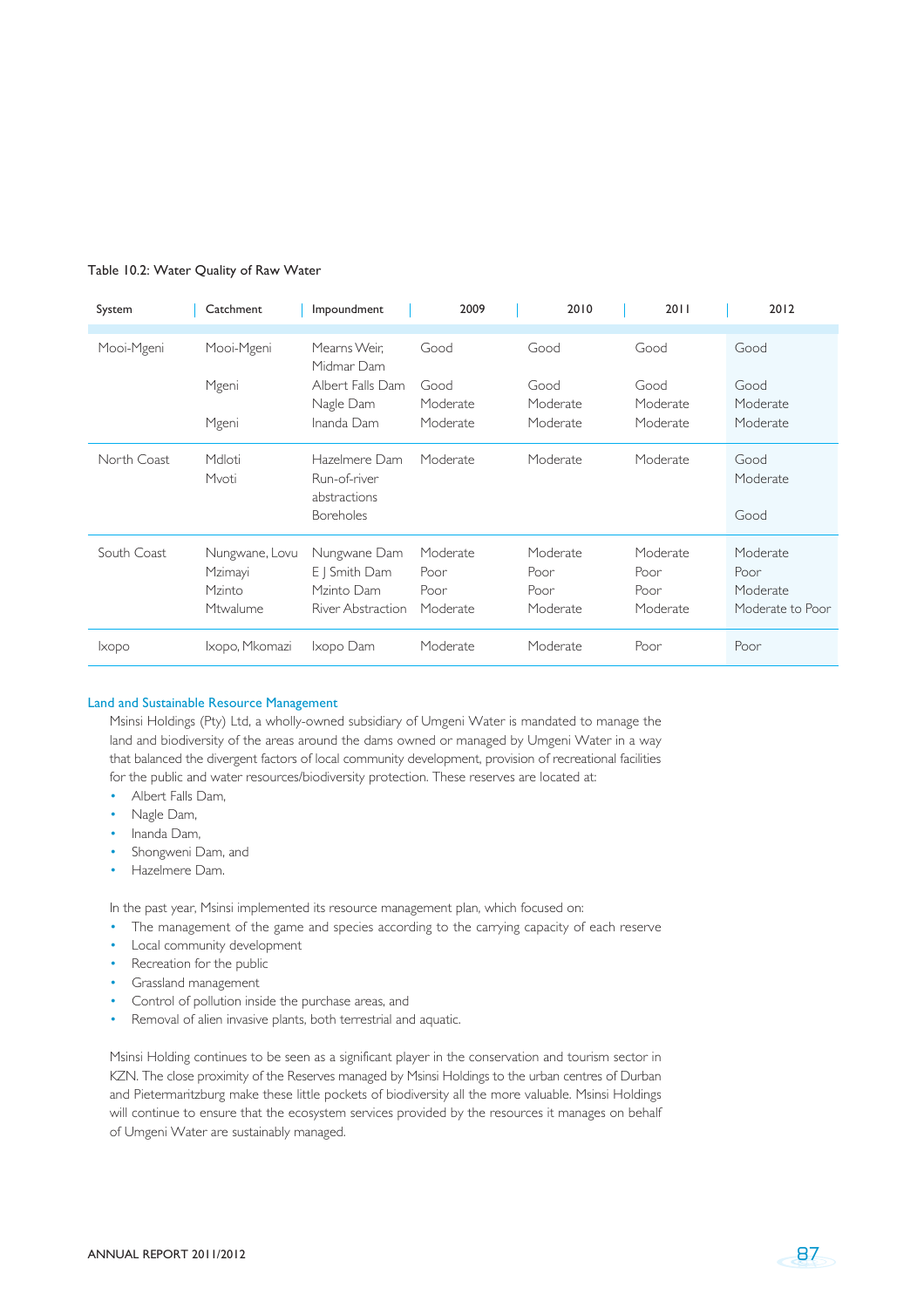- Abstraction Points Ixopo Dam. Ixopo Golf-course Borehole • Abstraction 2.3 m<sup>3</sup>/a **Ixopo**
	- Water is abstracted from the Solly-Bux dam and Ixopo Golf Course Borehole.
	- Water Quality: Chemical and faecal contamination, due to sewer problems in Ixopo Town. Eutrophication and elevated organic carbon, algal blooms and aquatic weed problems. High iron and associated turbidity.
- **North Coast System** North Coast Syster
- Abstraction Points and Yields (million m<sup>3</sup>/a): Hazelmere Dam (19), Mvoti River (3.3), Imvutshane Dam (2.4), Lower Thukela (45) • Abstraction: 18 million  $m^3/a$
- The Mgeni System comprises four dams on the Mgeni River, namely Midmar Dam, Albert Falls Dam, Nagle Dam and Inanda Dam. It is augmented by the Mooi Mgeni Transfer Scheme (Phase 1) which consists of the Mearns Weir on the Mooi River, the Mearns Pumping Station with a maximum transfer capacity of 3.2 cubic metres per second and a raw water transfer pipeline that discharges into the Mpofana Stream, which flows into the Lions River and then into the Mgeni River upstream of Midmar Dam. The system currently has a yield (at a 99 % level of assurance) of 334.5 million cubic metres per annum at Inanda Dam.
- Water Quality: Good water quality at the abstraction site, which is situated near the dam wall. Elevated turbidity with river abstractions, associated with high intensity rainfall/storm events. Generally good water quality from boreholes. Generally good water quality. Elevated iron and manganese in the raw water supply, associated with strong stratification of water column.



\_\_

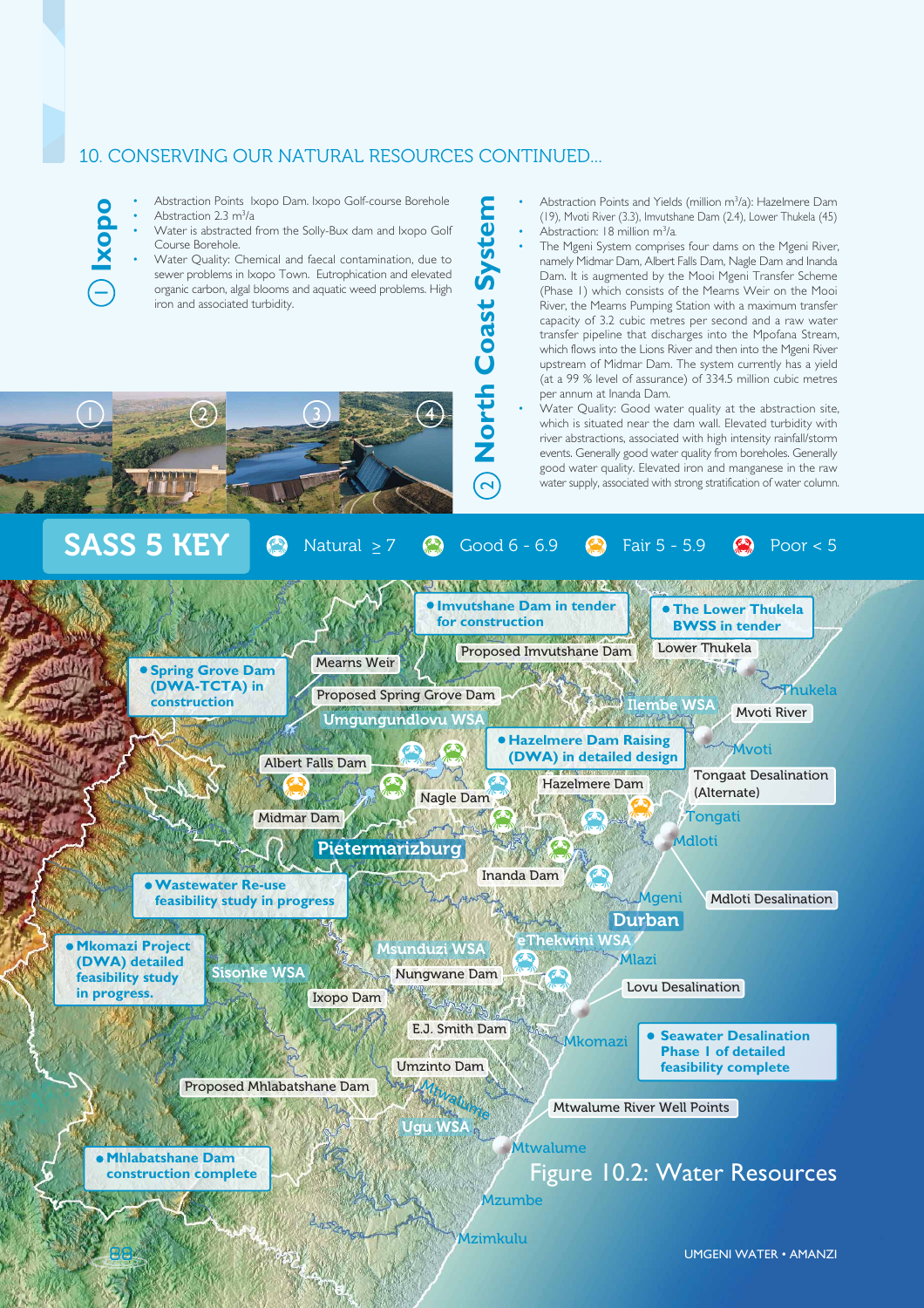- Abstraction Points and Yields (million m<sup>3</sup>/a): Nungwane Dam (3.3), EJ Smith Dam and Mzinto Dam (3.2), Mtwalume River Well points (1.2), Mhlabatshane Dam (1.5)
- Abstraction: I I million m<sup>3</sup>/a.

#### The South Coast System comprises a number of interlinked operational entities. Water resources for this area are obtained from the Nungwane Dam on the Nungwane River (a tributary to the Lovu River), the Mzinto and EJ Smith dams on the Mzinto and Mzimayi rivers respectively, and a sand abstraction system on the Mtwalume River. This system is substantially augmented by the Mgeni system via the South Coast Augmentation Pipeline and the South Coast Pipeline..

• Water Quality: High algal count and high organic carbon, associated with eutrophication (Mzinto Town sewer problems). Algal blooms frequently include those producing toxins, requiring activated carbon dosing. Elevated turbidity and faecal contamination. High iron and manganese concentrations and odour, which all have to be managed during the treatment process. Indication of increasing eutrophication. Some erosion runoff contamination. Faecal contamination. Increasing turbidity with rain related runoff.

- Abstraction Points: Midmar Dam, Mearns Weir, Albert Falls Dam, Nagle Dam, Inanda Dam
- Yield: 335 million  $m^3/a$  at Inanda.
- Abstraction:  $452$  million m<sup>3</sup>/a.

**Mooi-Mgeni System**

4

- The Mgeni System comprises four dams on the Mgeni River, namely Midmar Dam, Albert Falls Dam, Nagle Dam and Inanda Dam. It is augmented by the Mooi Mgeni Transfer Scheme (Phase 1) which consists of the Mearns Weir on the Mooi River, the Mearns Pumping Station with a maximum transfer capacity of 3.2 cubic metres per second and a raw water transfer pipeline that discharges into the Mpofana Stream, which flows into the Lions River and then into the Mgeni River upstream of Midmar Dam. The system currently has a yield (at a 99 % level of assurance) of 334.5 million cubic metres per annum at Inanda Dam. • Water Quality: Good water quality in Mgeni inflow. Excellent
- quality in Albert Falls dam, from where water is stored and released for abstraction in Nagle dam. Occasional algal blooms in Nagle dam due to eutrophication in intermediate catchment (feedlots). Good quality at the abstraction site, which is situated near the Inanda dam wall. Poor quality in upper reaches of the Dam, where there is high algal count from eutrophication and high organic carbon (arising from Msunduzi tributary, which drains Pietermaritzburg, and Darvill WWTW).

### Imvutshane Dam in tender for construction

Communities in the largely rural areas inland of the North Coast region - areas bounded by the uThukela and Mvoti rivers and extending from Greytown in the west to Maphumulo in the east - currently receive water from boreholes or small stand-alone surface water supply schemes, many a sub-RDP standard level of service.

UW implemented the Ngcebo BWSS that draws water from the uThukela River to supply potable water to some of these communities. Furthermore, UW recently constructed Phase 1of the Maphumulo BWSS to supply the communities of Maphumulo, Maqumbi and Ashville. This scheme will initially draw water directly from the Imvutshane River, which is a tributary of the Hlimbitwa River, which in turn is a tributary of the Mvoti River.

Phase 2 of this scheme entails the construction of a dam on the Imvutshane River to replace the run-of-river abstraction system. This will increase the yield from the scheme and ensure a more sustainable supply. The detailed design of this dam has now been completed and construction is expected to commence in the latter part of 2012.

#### Spring Grove Dam (DWA-TCTA) in construction

The Trans-Caledon-Tunnel-Authority (TCTA) is implementing the construction of the Spring Grove Dam project as quickly as possible in order to augment the Mgeni system and reduce the risk of possible future restrictions. Construction of the dam was initiated in the first half of 2011 and it is expected that the construction will be completed in 2013, following which impoundment will commence. The transfer of the first available water is expected in April 2013

#### The Lower Thukela BWSS in tender

This is a cost-effective scheme to supply the area. This scheme will be required to augment the Mdloti System, as raising of Hazelmere Dam on its own will not be sufficient in the medium term. The Lower Thukela BWSS will draw water from the Thukela River and will not require impounding. UW is in the process of undertaking a detailed design of this scheme and construction will be undertaken in components, with the first construction tender in 2012.

#### Wastewater Re-use feasibility study in progress

The option of treating domestic sewage from the Darvill WWTW to potable standards is being investigated. The proposal is to return treated water into a target distribution point, to augment the supply to the high growth areas along the western corridor of eThekwini MM. A full feasibility study, together with an investigatiion on the impact on the yield of the Mgeni system and below are being undertaken, and is to be complete in 2014.

#### Mhlabatshane Dam construction complete

The Mhlabatshane BWSS is being constructed by UW as part of a larger regional scheme by Ugu DM aimed at reducing water services backlogs in certain rural areas in the Mzumbe and Hibiscus Coast. The bulk component of the scheme includes construction of a dam on the Mhlabatshane River (a tributary of the Mzumbe River). The Mhlabatshane Dam has recently been commissioned and will take approximately one year to impound sufficient water for use by the scheme.

#### Mkomazi Project (DWA) detailed feasibility study in progress

The planning of Mkomazi Water Project, to support the Mgeni system is in progress to ensure future water demands can be met timeously and at the appropriate level of assurance. DWA has initiated a detailed feasibility level investigation and Umgeni Water has undertaken to complete concurrent detailed feasibility level investigations into the bulk potable water component.

# Hazelmere Dam Raising (DWA) in detailed design

DWA strategies for augmenting the North Coast water supplies, include, Raising Hazelmere Dam, and Implementing the Lower Thukela Bulk BWSS. The detailed design and geotechnical investigations are currently in progress (DWA) for Hazelmere Dam, who will consider this, vis-àvis, the Lower Thukela BWSS.

#### Seawater Desalination phase 1 of detailed feasibility complete

UW completed phase 1 of a detailed feasibility study for large-scale desalination plants for both the North Coast and South Coast regions of its supply area. The sizing of these plants is aligned to bulk water supply infrastructure plans for these areas, which will be utilised to convey potable water from the desalination plants to the various distribution points. The eThekwini MM, Ugu DM and iLembe DM will be the beneficiaries of this project, for which the full detailed feasibility study will be completed in 2013.

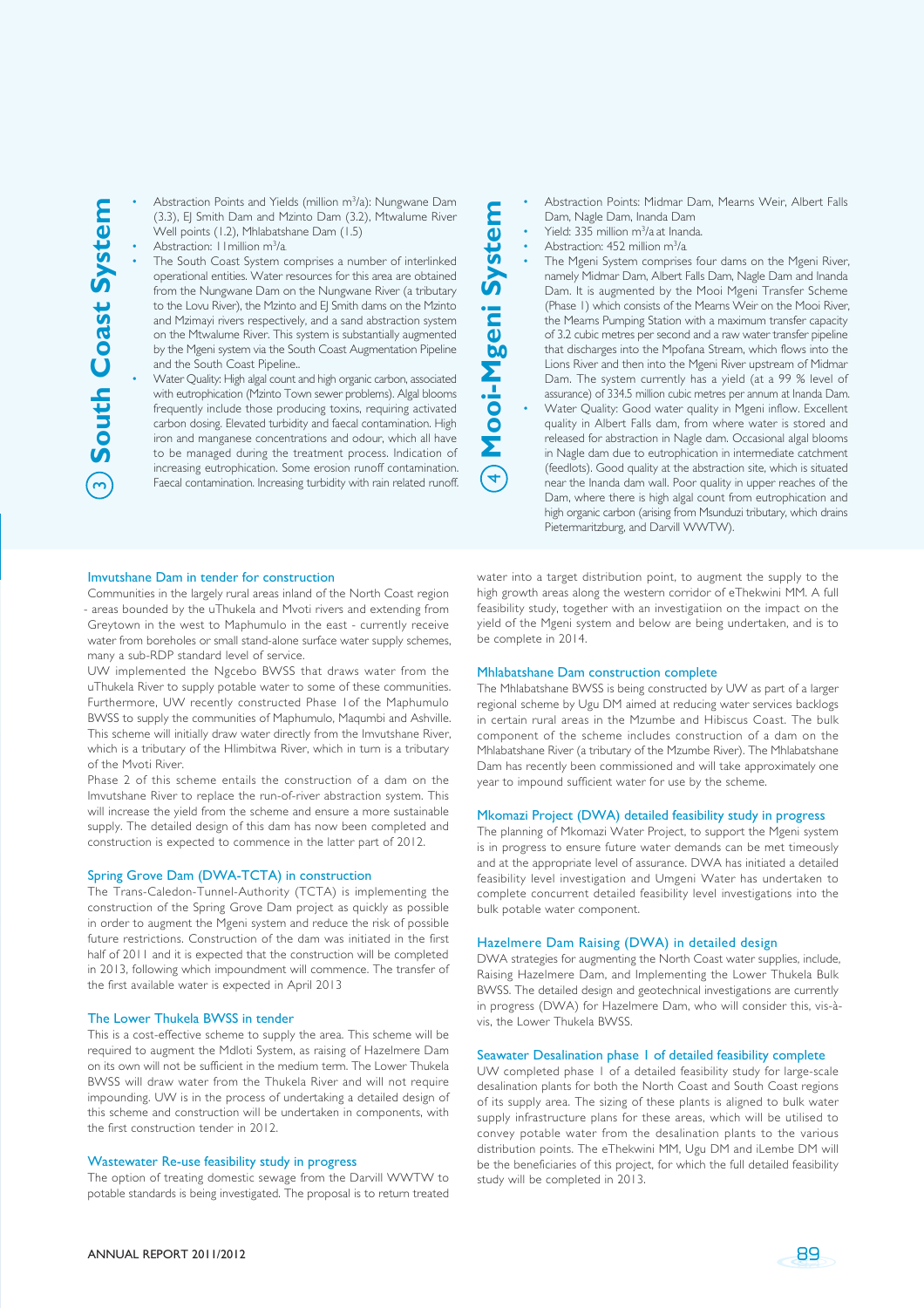#### Alien Plant Management and Job Creation

Umgeni Water continued to implement the Working-for-Water programme as an implementing agent to the Department of Water Affairs, for the Mvoti to Mzimkhulu Water Management Area (WMA). In 2011/2012 Alien plant clearing was undertaken in several catchment areas, including:

Mgeni Valley: Approximately 105 ha were cleared (initial clearings) and approximately 450 ha were cleared as follow-up clearings. Typical weeds cleared, mainly *Lantana camara* (lantana) with some *Solanum mauritanium* (bugweed), *Eucalyptus sp* (gumtree), *Acacia mearnsii* (black wattle) as well as *Rubus cuneifolius* (bramble). A total of 154 people were employed (136 males, 18 females, 0 disabled people).

Upper Mvoti Area: Approximately 308 ha were cleared (initial clearings). There were no follow up clearings as this is a new project. Typical weeds cleared, mainly *Lantana camara* (lantana) with some *Solanum mauritanium* (bugweed), *Eucalyptus sp* (gumtree), *Acacia mearnsii* (black wattle) as well as *Rubus cuneifolius* (bramble), *Melia azedarack* (syringa). A total of 94 people were employed (27 males, 67 females, 0 disabled people).

Nagle Area: Approximately 87 ha were cleared (initial clearings) and approximately 429 ha were follow up clearings. Typical weeds cleared, predominantly *Lantana camara* (lantana) and *Chromoleana odorata* (triffid weed) with some *Solanum mauritanium* (bugweed), *Eucalyptus sp* (gumtree), *Acacia mearnsii* (black wattle), as well as *Rubus cuneifolius* (bramble), *Melia azedarack* (syringa), *Ricinus communis* (castor oil plant), *Caesalpinia sp* (Mauritius thorn), *Cassia sp* (peanut butter plant). A total of 203 people were employed (87 males, 116 females, 0 disabled people).



## Figure 10.3: Electricity Usage and Efficiency Trends

## Materials Usage and Efficiency

Water is one of the most significant input materials for Umgeni Water and is covered extensively in a later section of this chapter, followed by energy which is discussed below. In addition, Umgeni Water has a high reliance on water treatment chemicals resources and is therefore committed to improving the usage efficiency thereof. The current initiatives in place to maintain or improve treatment efficiency include:

- Water treatment process audits, which identify areas to improve operational efficiency,
- Monitoring and seasonally reviewing the quality of the water column/level in dams, such that raw water abstracted is optimal for treatment, and
- Participating in catchment management activities and forums, and contributing to the information base, including water quality, that helps shape and influence decisions for sustainable catchment land use activities and developments.

# Energy Usage and Efficiency

Energy is a key input to water and wastewater treatment processes, and in 2011/2012 Umgeni Water utilised a total of 217 million kWh of electricity. Figure 10.3 shows energy usage and efficiency. The significant increase over the previous year (2010/2011: 167 million kWh), can be attributed to the increased pumping associated with demand for potable water. In addition, prolonged pumping of raw water through the inter-basin transfer scheme from the Mearns Weir in the Mooi River catchment into Midmar Dam was needed, in order to assure water supply to customers.

Electricity Usage in million KWhr KWhr per cubic metre product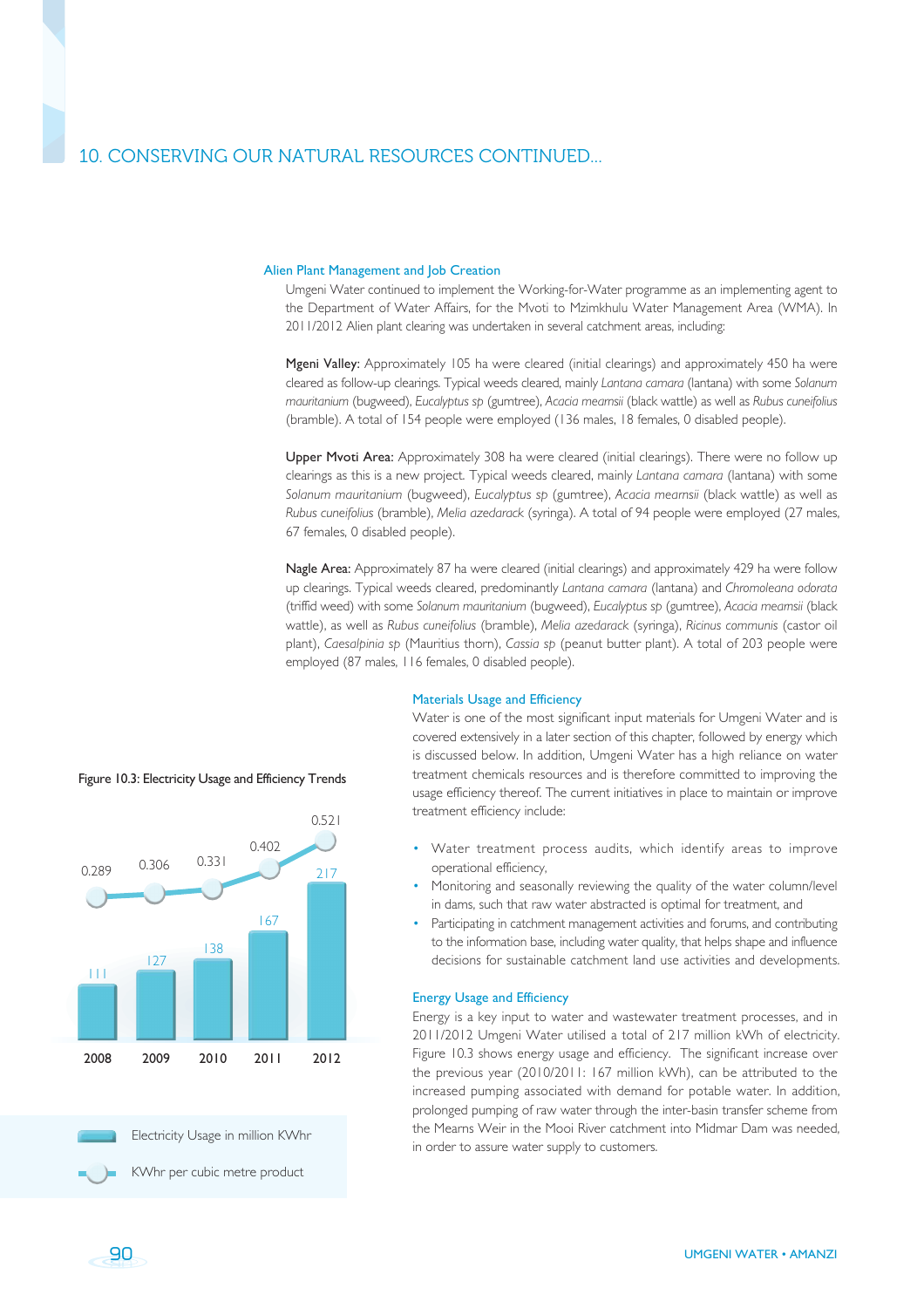This increasing trend in energy usage together with reduced energy efficiency has led to more intense auditing in 2011/2012 to better establish the energy baseline. The energy audit coverage included ten water treatment works, three wastewater treatment works and two regional office buildings. The data gathered is being analysed and will enable closer scrutiny of energy usage of unit processes and where the organisation has opportunity to implement energy efficiency initiatives. The current energy initiatives have continued and include:

- Energy efficient lighting measures,
- Replacement of pump motors with more energy efficient motors,
- Progressive replacement of the organisation's fleet with more fuel efficient vehicles,
- Installation of solar water geysers, and
- Hydroelectric feasibility study at Mearns Weir.

## Emissions and Reduction Initiatives

Umgeni Water's direct CO<sub>2</sub> emissions arise from fuel usage for transport (vehicles), general waste and from generators and boats, while indirect CO<sub>2</sub> emissions are primarily due to electricity usage and to a minor extent flights.

The organisation's carbon footprint is primarily due to electricity consumption, and has accordingly been increasing over the years (Figure 10.4).

Current initiatives to reduce the organisation's carbon footprint include development of an electricity cogeneration plant at the Darvill Wastewater Treatment Works. The energy generation system will comprise a biogas pre-treatment unit and two generators. The plant will utilise the methane gas generated in the bio-digesters to produce electricity. Preliminary studies indicated that approximately 40% of the total energy requirement of the wastewater treatment works can be generated from this source.

Other initiatives include:

- Tree planting initiatives (5 trees per site), The Darvill wastewater works forestation project
- (100 trees will be planted),
- Donation of 400 trees to schools,
- Indigenous forest planting for community outreach (55), and
- A more comprehensive carbon footprint study for the organisation.





#### Table 10.3: CO<sub>2</sub> Equivalents (tonnes)

|             | 2010    | 2011    | 2012    |
|-------------|---------|---------|---------|
|             |         |         |         |
| Electricity | 131,851 | 163,392 | 208,071 |
| Travel: Car | 1,407   | 1,334   | 2,086   |
| Travel: Air | 143     | 143     | 81      |
| Waste       | 989     | 299     | 262     |
| Other fuel  | 40      | 40      | 98      |
| Total       | 134.430 | 165,064 | 210.598 |

#### Table 10.4: Emissions of ozone depleting substances 2011/2012

|                    | Vehicle Emissions (kg) | Emissions (kg)/kl<br>product/million |  |  |  |
|--------------------|------------------------|--------------------------------------|--|--|--|
|                    |                        |                                      |  |  |  |
| Non Methane        | 1.119                  | 2.7                                  |  |  |  |
| Hydrocarbons       |                        |                                      |  |  |  |
| Carbon Monoxide    | 15.806                 | 38.1                                 |  |  |  |
| Oxides of Nitrogen | 2.697                  | 6.5                                  |  |  |  |
| Particulate Matter | 252                    | 0.6                                  |  |  |  |

*Using the Albuquerque Vehicle Pollution Calculator (http://www.cabq.gov/airquality/vehiclepollution.html)*

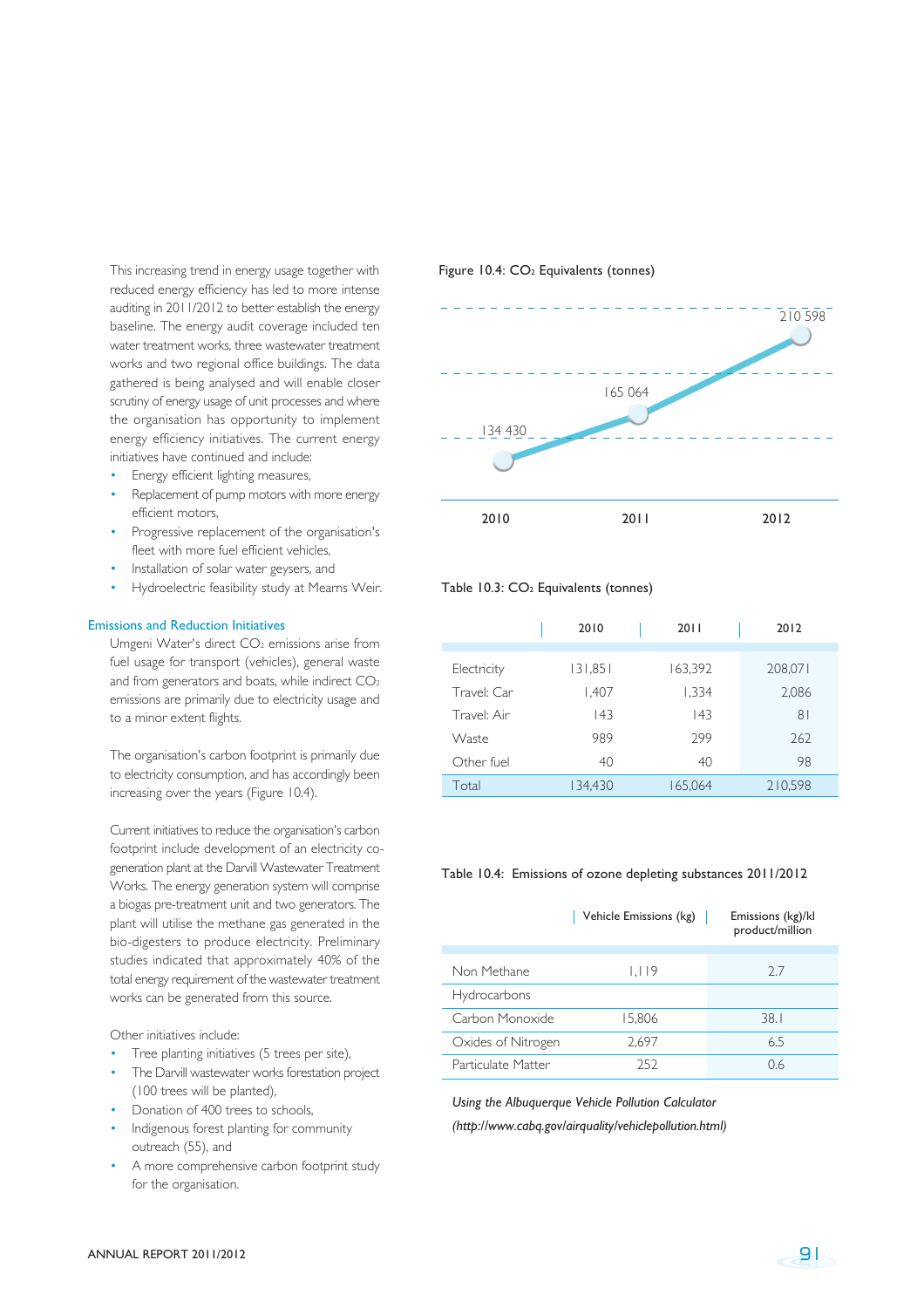Figure 10.5: Waste Produced



# Figure 10.6: Percentage Waste Recycled per site



Umgeni Water's core business of water and wastewater treatment does not produce significant amounts of ozone depleting substances, Chlorofluorocarbons (CFCs) or Hydro-chlorofluorocarbons (HCFCs).

Emissions were however monitored for 207 vehicles that the organisation has in its fleet (Table10.4). Emissions will progressively reduce, as old vehicles are replaced with the newer more fuel efficient vehicles.

## Waste Management

In the past year Umgeni Water assessed quantities of waste generated, stored, treated, reused, recycled, recovered and disposed of.

In respect of water and wastewater treatment residues:

- There is reasonably accurate quantification at one WTW site (Midmar),
- At two WTW sites, discharges of thin sludge are made directly to sewer,
- At 7 sites, thin sludge is discharged to river. Monitoring of impact of discharge to river is made for the material discharge site,
- The volume of wet sludge oils disposed as hazardous waste is quantified at three wastewater treatment sites, and
- At one site (Darvill WWTW) the thin sludge is sprayed onto adjacent instant lawn farming lands, whilst at two sites (Howick and Ixopo WWTW) the dried sludge residues are taken to a landfill site.

In addition to treatment works residues, Umgeni Water, recycles a limited amount (1.7%) of waste: including paper, metals and printer cartridges, amongst other items. Figure 10.6 shows percentage waste recycled at sites. The head-office complex introduced the War on Waste (WOW) campaign in 2011, to improve the amount of waste recycled. A small BBBEE contractor undertakes this recycling.

#### Environmental Management

In 2011/2012 Umgeni Water audited 40 operational sites to assess environmental compliance and management. Figure 10.7 shows minor and major incidents. Implementation of the recommendations enabled mitigation measures to be put in place to reduce environmental impacts and minimise similar incidences in the future.

Incident management systems are in place to ensure that pollution is properly responded to. A number of incidents did occur, but were minimised and mitigation undertaken. Monitoring was conducted to assess possible impacts, and where relevant, responsible authorities were kept informed. Problems have included issues such as release of methane from digesters without flaring, spillage of untreated sewage from storm dams and pump stations, and release of water treatment residues (sometimes chlorinated) from water treatment works to streams.

On average, 1% of total project capital infrastructure budget is allocated to environmental management. All capital infrastructure projects in construction phase were audited by independent Environmental Control Officers (ECOs). In addition, weekly auditing was undertaken against the project specific Environmental Management Plans (EMPs) and authorisation requirements. In most cases contractors were significantly compliant with the EMPs. The small percentage of non-compliant areas included: Improper storage and disposal of rubble and waste material; mixing of concrete on exposed ground; instances of poor housekeeping; poor stormwater management and poor erosion control measures around construction site; failure to demarcate and protect excavation; mixing of topsoil and subsoil; poor management of diesel and oil spills; and lack of proper alien plant control. Recommendations were made by ECOs to contractors

92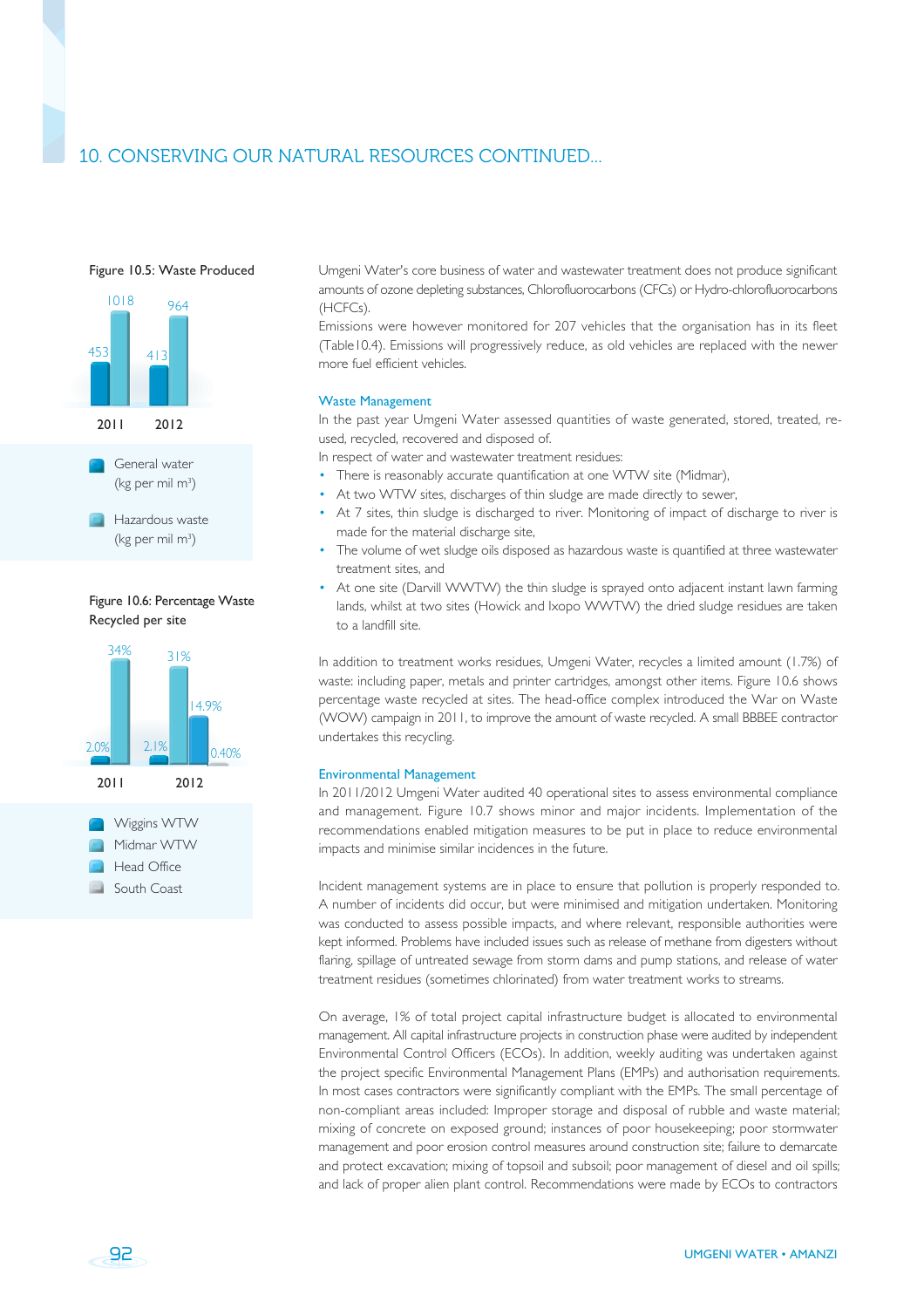and continuous monitoring undertaken to ensure improved environmental management at the construction sites.

Findings and recommendations for mitigation were reported to the contractors for implementation, with routine reports sent to the environmental authority.

No fines were imposed on contractors in the past financial year as contractors generally met the requirements of the site specific EMPs and Record of Decision (ROD) requirements.

Environmental impacts due to the transporting of products as well as other goods and materials used in bulk water operations were monitored on a monthly basis. A total of seven incidences, ranging from minor to medium were found (Table 10.5), for which mitigation measures were put in place. There were no major incidents.



Minor **Major** 

Figure 10.7:

#### Table 10.5: Environmental incidences associate with transportation.

| Incident                                                                     | Major | Medium | Minor |
|------------------------------------------------------------------------------|-------|--------|-------|
|                                                                              |       |        |       |
| Oil spillages from compressors                                               |       |        |       |
| Minor sludge spillages                                                       |       |        |       |
| An ammonia spillage from a tanker during offloading                          |       |        |       |
| A leaking reservoir resulting in soil erosion                                |       |        |       |
| Discharge of large amounts of water into the Aller River                     |       |        |       |
| A sodium hypochlorite leak from pre-delivery line                            |       |        |       |
| Flooding of a digester pumpstation due to failure of an old bio-filter valve |       |        |       |

During the year, Umgeni Water provided water quality information and assistance to municipalities and other stakeholders regarding catchment pollution incidents that could potentially impact raw water resources. These included pollution incidents at Ixopo, where severe sewer problems were identified and impacted on the quality of raw water supplies for water treatment. In the Pietermaritzburg area, weekly river monitoring data were provided to the Msunduzi Municipality and other interested parties. At Mzinto, similar response was made to pollution problems detected in the inflow to E| Smith dam. Umgeni Water has also been a participant in several HAZMAT incidents and industry discharges, where spillages have threatened raw water resources. Recommendations for improving response systems were made.